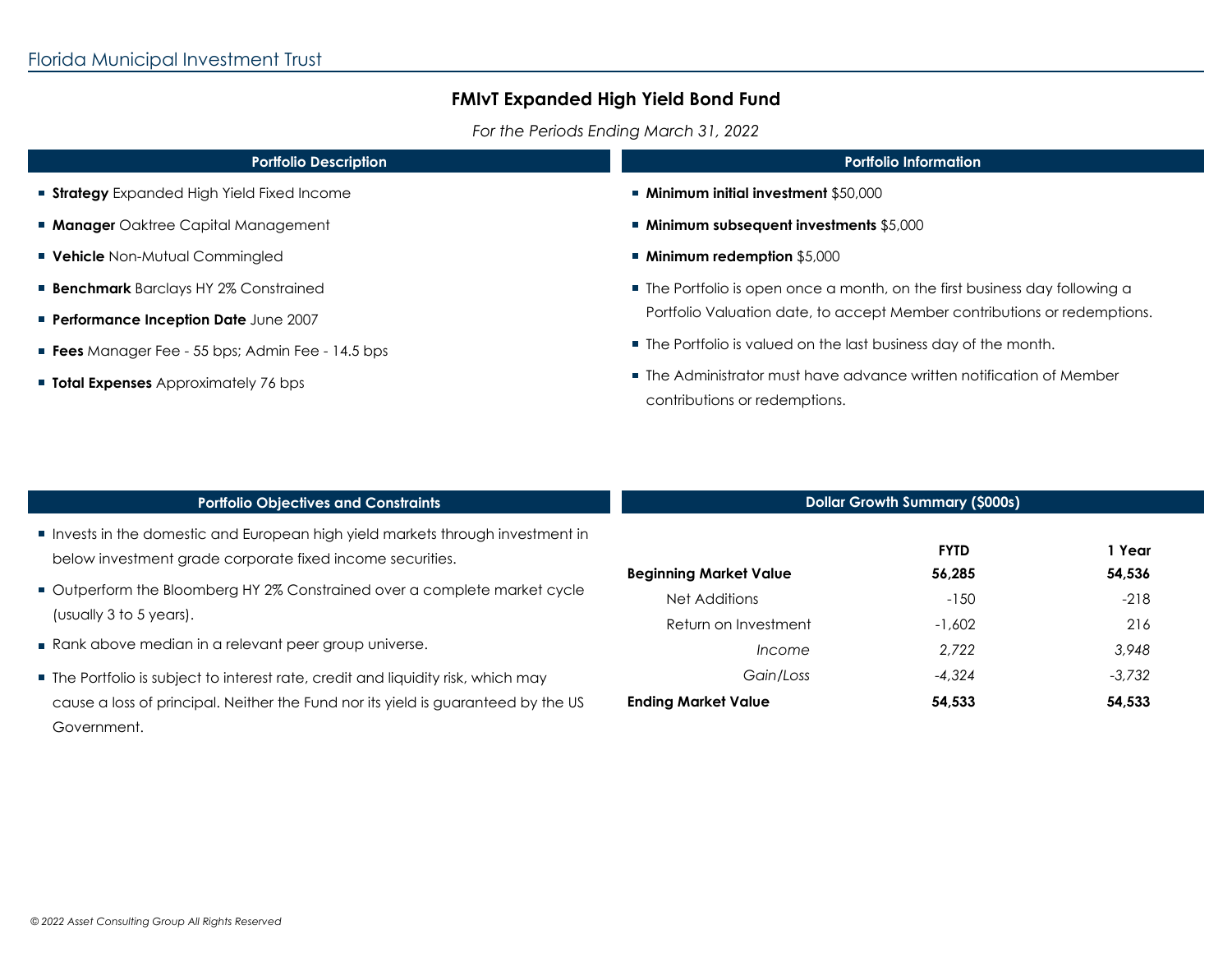*For the Periods Ending March 31, 2022*





**Characteristics**



**Quality Allocation**

*Characteristic and allocation charts represents data of the Oaktree Expanded High Yield Fund, LP (Limited Partnership).*

**Sector Allocation**



*The Other sector consists of ABS, CMO, Convertibles, Municipals, Private Placements/144As and TIPS.*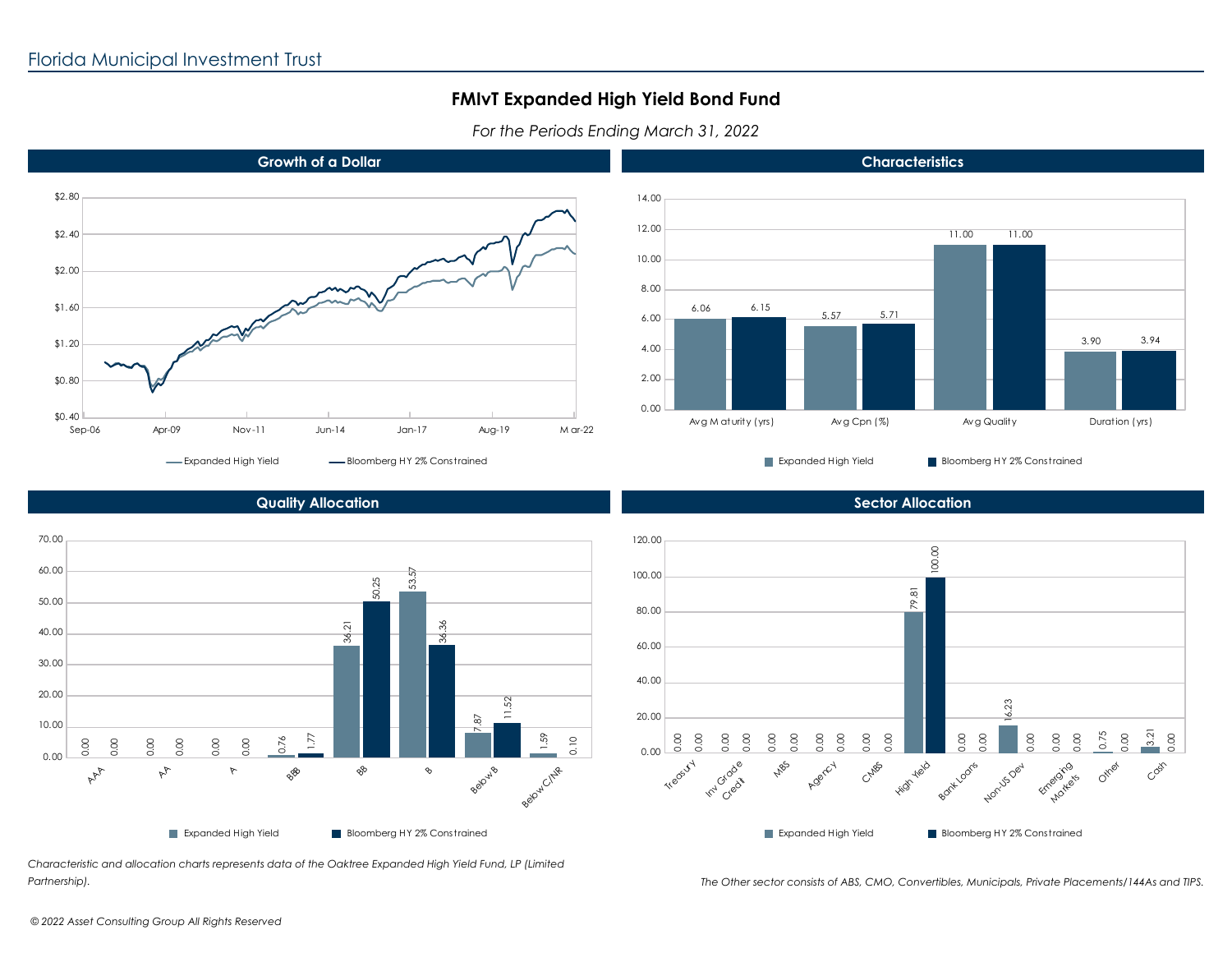*For the Periods Ending March 31, 2022*



*The rankings represent the portfolio's returns versus a peer universe. The rankings are on a scale of 1 to 100 with 1 being the best.*